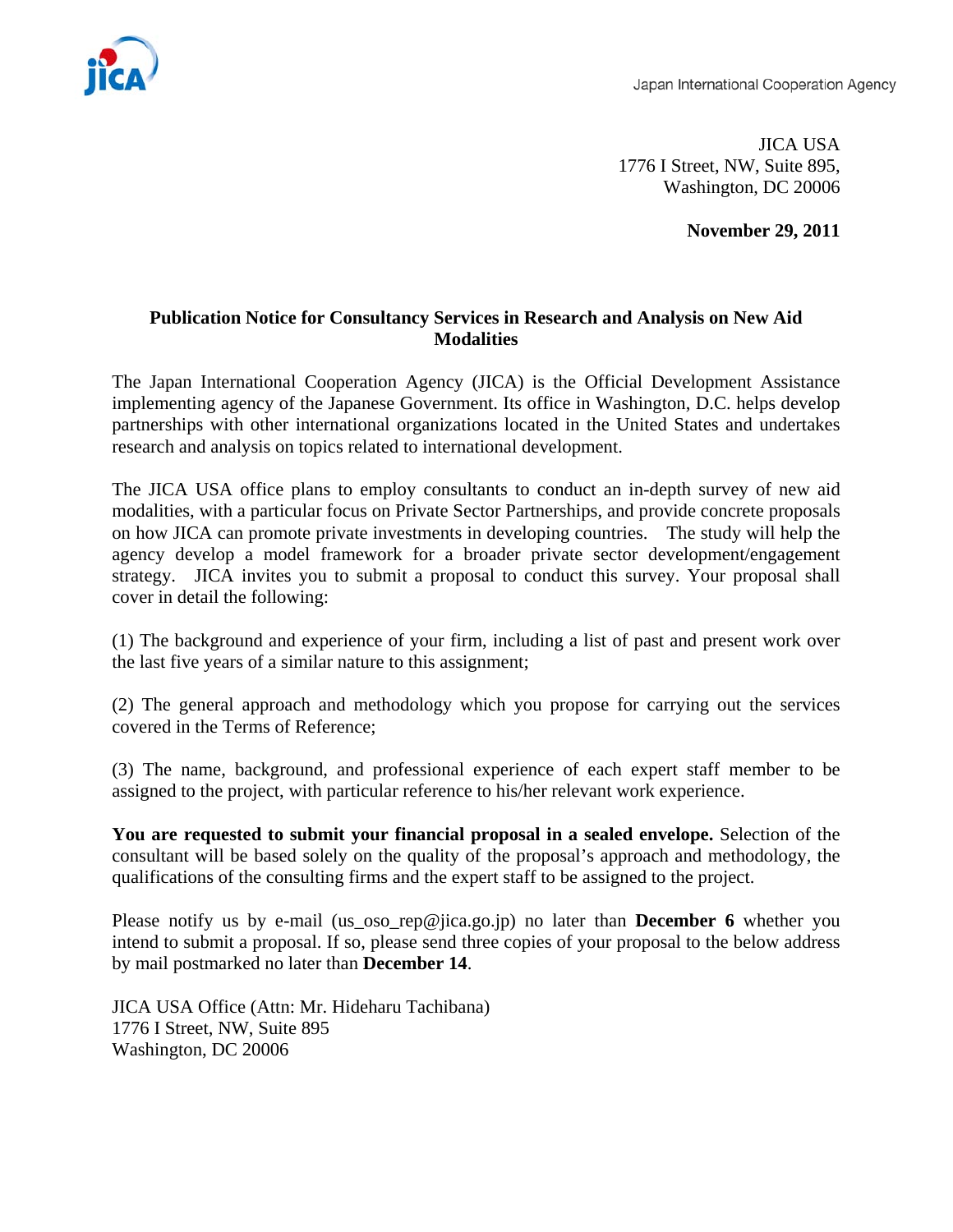

After all proposals have been evaluated, the consultant who has submitted the highest-ranked proposal will be invited to discuss the financial and other terms of a contract.

Should you desire additional information, we will do our best to provide it. Requests for

additional information, or any delay in complying with such requests, shall not, however, in any way affect the obligation of invited firms to send completed proposals by the deadline indicated above.

Thank you for your interest in working with JICA.

Yours truly,

Keiichiro Nakazawa

\_\_\_\_\_\_\_\_\_\_\_\_\_\_\_\_\_\_\_\_\_\_\_

Chief Representative

JICA USA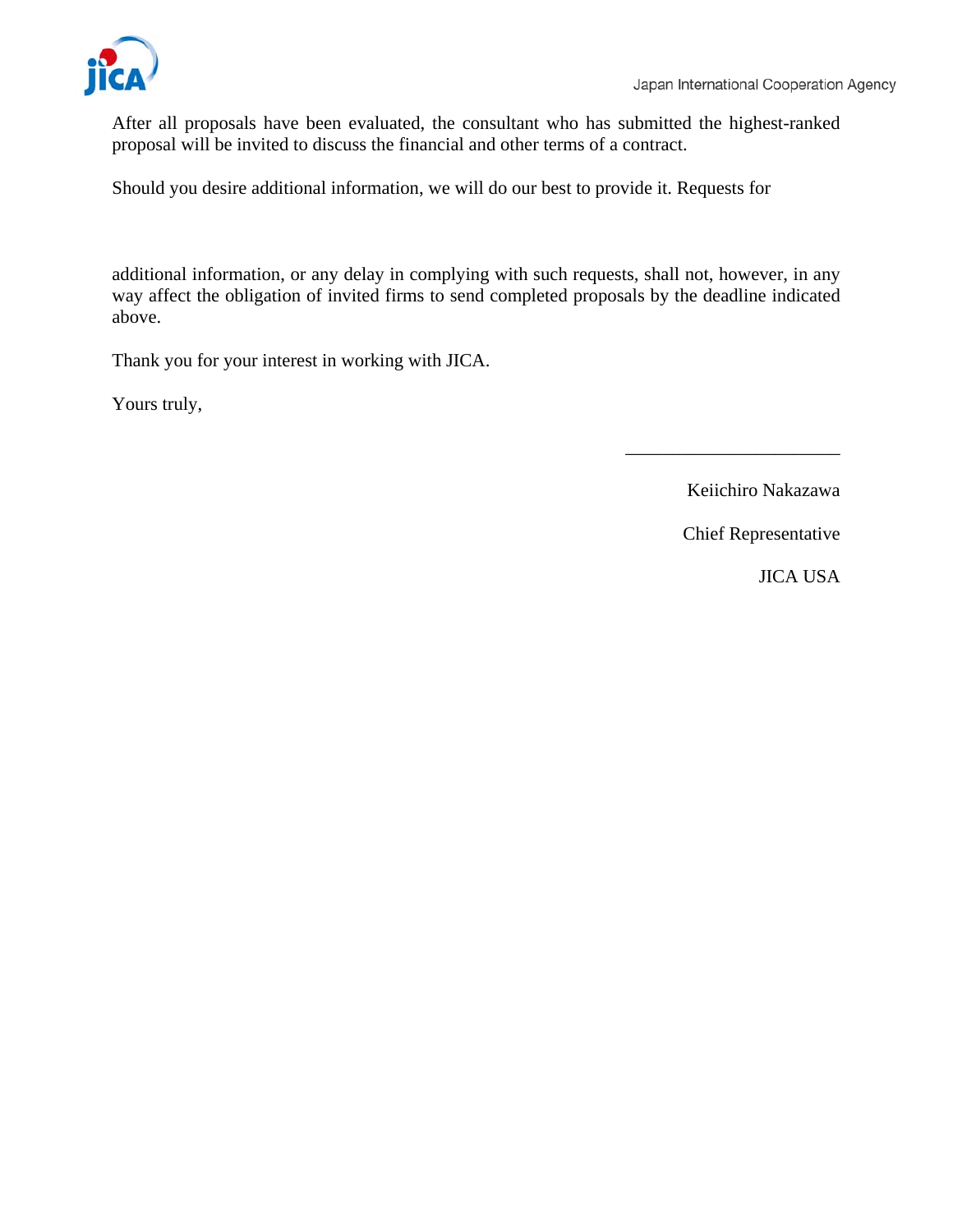

Consultancy Services in Research and Analysis on New Aid Modalities

Guidelines for Implementation of Service (Terms of Reference)

November 2011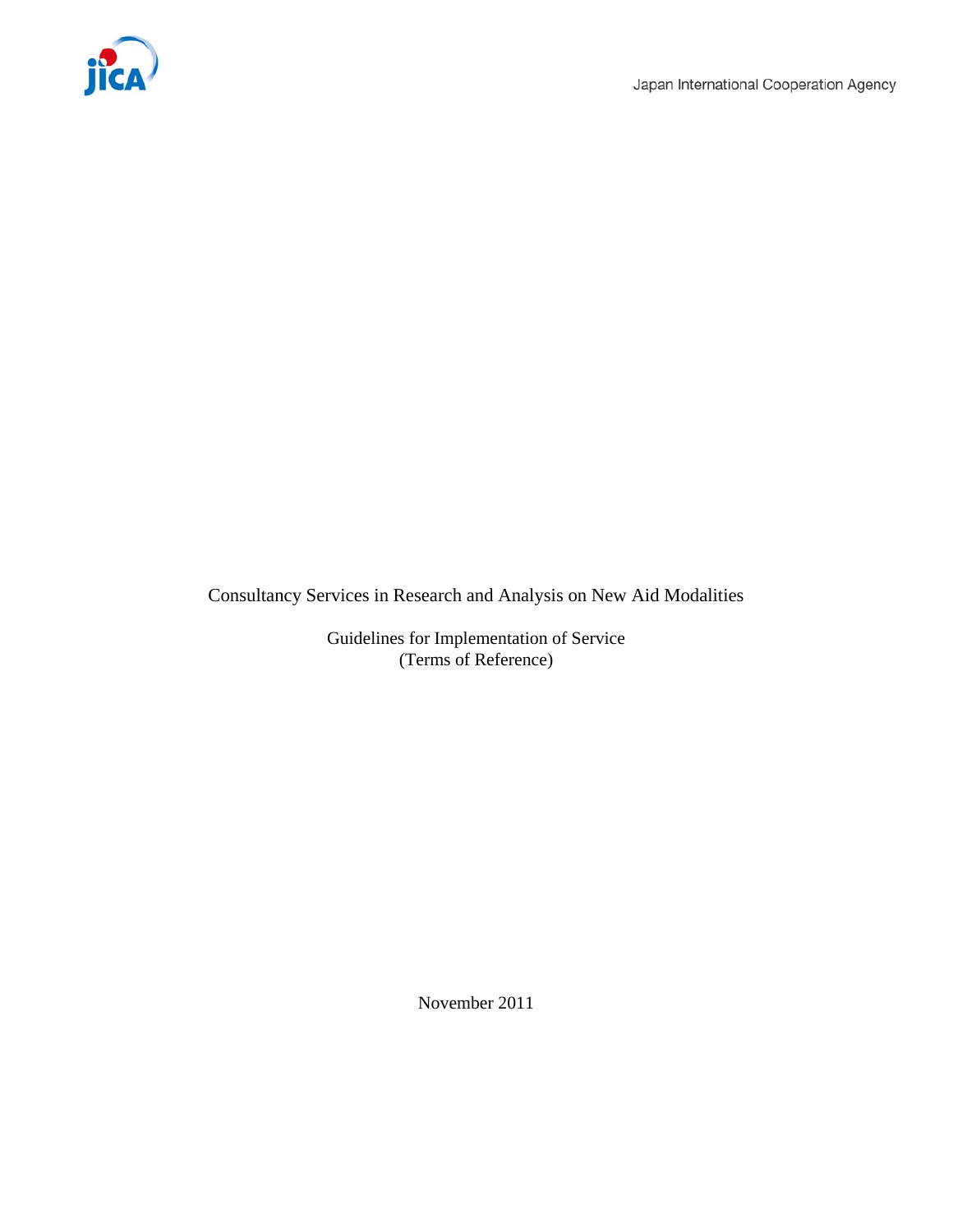

USA Office Japan International Cooperation Agency

**Table of Contents** 

- 1. **Background and Objectives**
- 2. **Purpose of the Survey**
- 3. **Possible Study Recommendations**
- 4. **Target Organizations of the Survey**
- 5. **Activities**
- 6. **Schedule of the Survey**
- 7. **Outputs**

#### **1. Background and Objectives**

Private corporations, financial institutions, social enterprises, and business associations and coalitions are becoming significant players in international development, both individually and through a variety of collaborative mechanisms. This trend has important implications for both the quantity and quality of resources being mobilized for development. The domestic and foreign private sector plays an increasingly important role not only in driving economic growth and job creation but also in determining how resilient, inclusive, and environmentally sustainable this growth will be. Moreover, private enterprises provide a growing source of commercial, philanthropic, and hybrid financial resources, managerial capacities, scientific and technological innovation, and market-based solution for achieving development goals in developing countries.

Hence, as donors' official development assistance (ODA) budgets generally continue to decline amidst the continuing global economic turmoil, the need for private sector engagement is becoming increasingly apparent. In particular, a prolonged economic recession in Japan makes it difficult to imagine that the country's ODA budget will be increased significantly in the near future. Therefore, Japanese ODA should act as a catalyst to mobilize other development resources—especially those of the private sector.

Encouragingly, JICA is keen to amplify its engagement with the private sector as an additional means to help fuel economic growth in its partner countries. As an example of its interest in this burgeoning field, JICA has recently launched a new Preparatory Surveys Scheme. This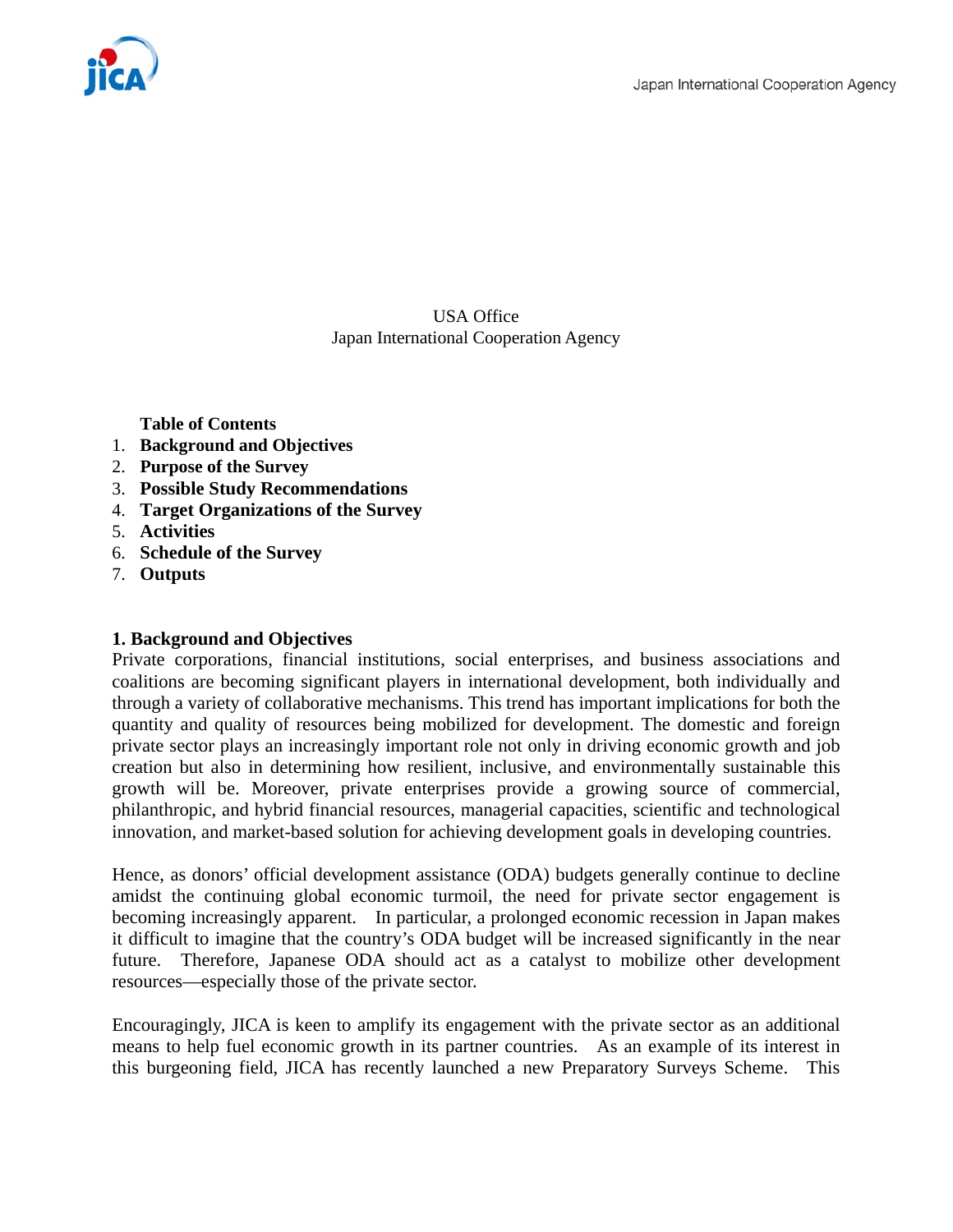

Scheme promotes the identification and preparation of PPP infrastructure projects that qualify for JICA ODA assistance by inviting proposals from private companies for JICA to fund the preparatory surveys needed to formulate PPP projects. Likewise, JICA, under its Base of Pyramid (BOP) promotion scheme, engages in informal dialogue with-private companies to advise them on how to undertake BOP ventures.

Given these advances in its private sector engagement, it would be beneficial for JICA to undertake a study that systematically explores how best to integrate private sector development and investment aims into its existing aid modalities, and which proffers new aid delivery mechanisms that are more flexible and responsive to the exigencies of the private sector.

# **2. Purpose of the Survey**

The proposed research project would provide broad insights on innovative aid modalities of major donors that mobilize resources of emerging donors, NGOs and private entities—with a focus on Private Sector Partnerships and Weather Insurance—and suggest possible new aid modalities for JICA.

While the survey would offer insights into how JICA's model of support to public-private partnerships compares to prevailing international best practices, as illuminated by other donors' practices and existing literature, it would mainly seek to draw lessons on how JICA can promote private investments in developing countries in new ways. Ultimately, the study, with analytical contributions by outside experts and JICA USA staff, would help the agency establish a model framework for a broader private sector development/engagement strategy..

# **3. Possible Study Recommendations**

A cursory exploration of available literature and lessons gleaned from various conferences/seminars suggest that JICA can explore the following additions to its existing private sector development strategy. The consultant will be tasked with elaborating on these selected modalities in the study, and/or others identified during the course of the survey.

*Weather Insurance:* Efforts to reduce greenhouse gas emissions and promote renewable energy in developing countries have been supported by ODA. However, it is difficult to rapidly develop various infrastructure, like irrigation systems, breakwaters, and wind-force power generation. Therefore, there is a critical need for weather insurance that can reduce the economic damage of global warming/climate change. The necessity of weather insurance is recognized in international discussions and also in Japan. In fact, Japanese private insurance companies have recognized this movement as a business opportunity and several insurance companies have started providing weather insurance services in a limited number of developing countries. In the near future, Japanese ODA is expected to partner with these private insurance companies and incorporate the insurance into our aid projects since weather insurance is a BOP business with developmental impact.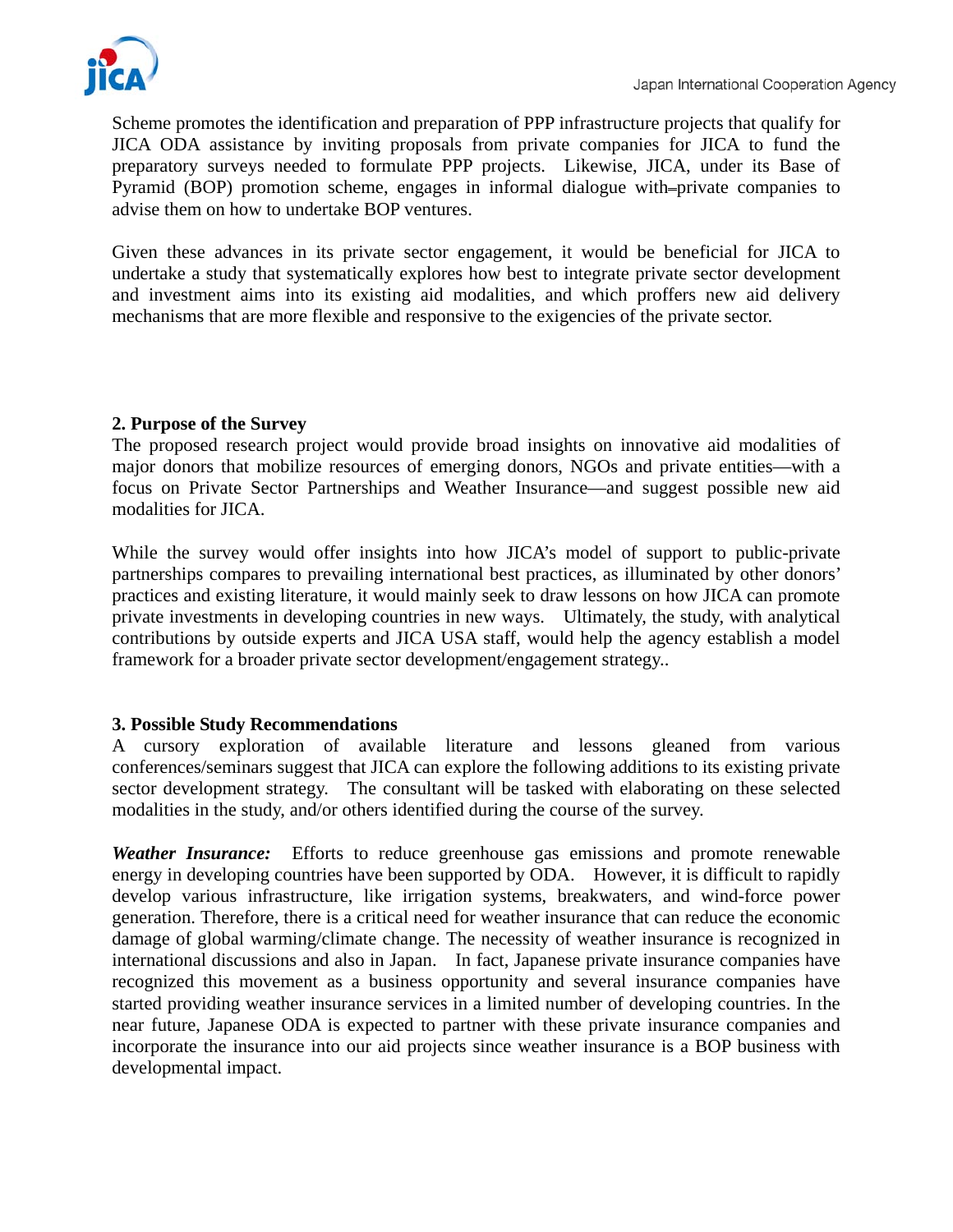*Partial credit guarantees:* Several multilateral institutions already extend credit guarantees, as does the U.S. Government through OPIC and USAID's Development Credit Authority, to leverage large amounts of privately-sourced financing (mostly loans) for a particular project or fund.

*Competitive grants:* These are a mechanism for distributing funds to implement certain activities. The Millennium Challenge Corporation (MCC) is actively exploring the use of grant facilities to promote more innovative approaches to project design and development as well as to delivery of projects in the field. The Inter-American Development Bank (IDB) is also exploring how to use conditional cash transfer schemes (CCTs) to reach the Base of the Pyramid in new ways.

*Technical Assistance for Business Plan Development, etc.:* The nature of BOP activities requires bringing together many players, which in turn requires the provision of technical assistance and grants to pilot interventions and to then invest in those that show potential to help them reach scale.

# **4. Target Organizations of the Survey**

- (1) The World Bank Group (including IFC and MIGA)
- (2) USAID
- (3) IDB
- (4) UNDP
- (5) The Bill & Melinda Gates Foundation

## **5. Activities**

(1) To identify innovative aid modalities of the aforementioned organizations that focus on Private Sector Partnerships

a) To identify innovative aid modalities through Web search, existing documents, etc.

 b) To hear details of the innovative aid modality from donor(s) and the private sector participants:

- ・ operational flow
- ・ scale of operation
- ・ target area and country
- ・ actors/related organizations
- ・ others
- c) To clarify innovative points of the modality, and how it plays a successful role for development outputs or development effectiveness, like mobilizing private funds, having enormous leverage effect, and realizing partnerships with various NGOs.